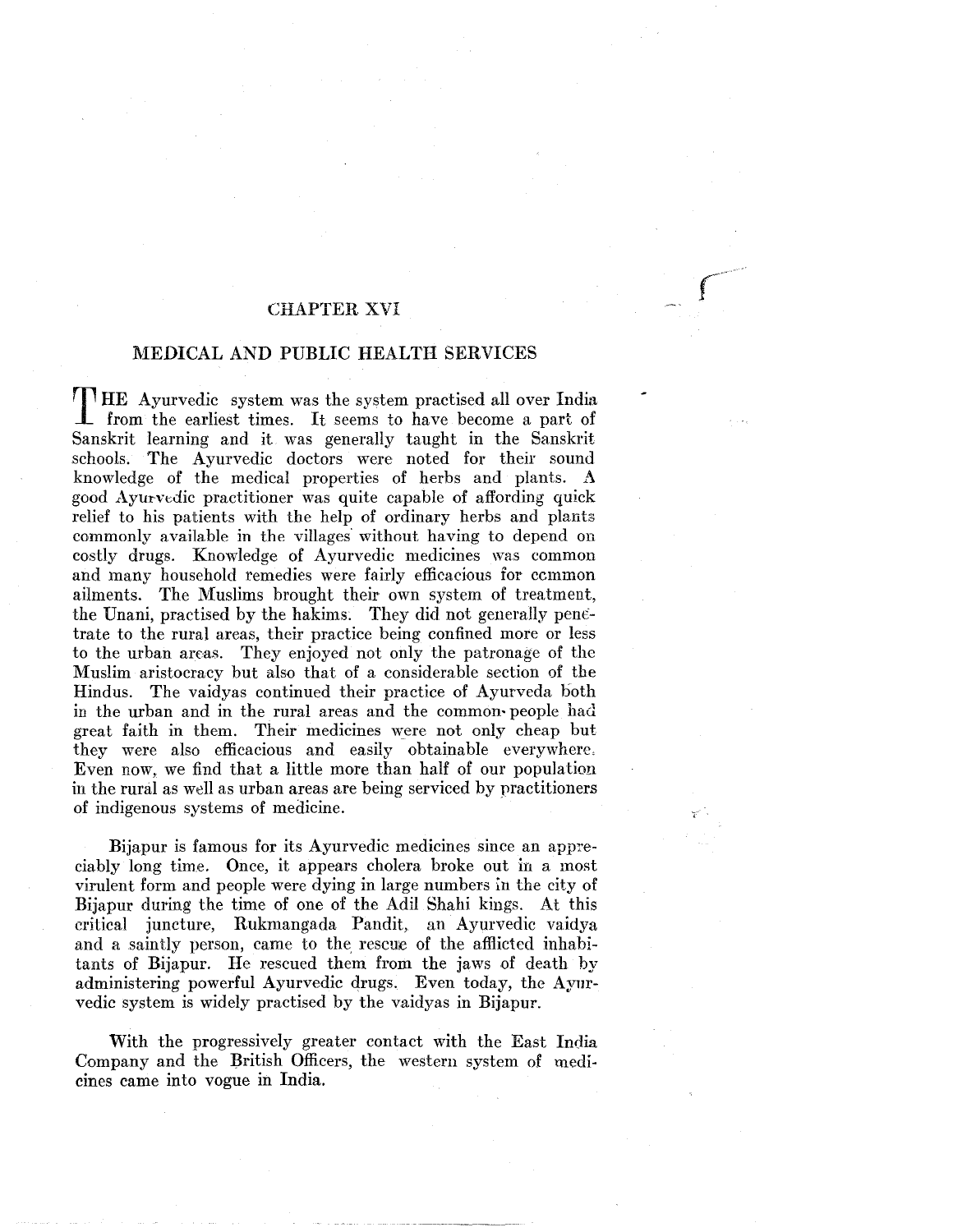In the north and north-east of the district, the extreme heat and dryness during summer causes fever and other ailments. During winter, fever is common in Bijapur and .severe in Muddebihal. Of the places south of the Krishna, Bagalkot has the best climate. Besides fever, the preva'ent diseases are rheumatism, guineaworm, cholera, small-pox and leprosy. Malaria was once rampant in the regions south of Badami and Hungund. At present, the incidence of malaria has come down to a very large extent due to intensive control measures like D.D.T. spraying.

During **the**  Sultanate

The Adil Shahi Sultans took great care to guard the health of the people by promoting the establishment of both Ayurvedic and Unani dispensaries. Both in the capital town and elsewhere, . ample facilities were provided for the populace to get quick treatment. Eminent medical men, well-versed in Ayurveda and Unani received royal patronage and also public encouragement. Their solicitude for the poor in times of raging epidemics was wellknown. The age-old system of indigenous medicine afforded the much-needed relief to the afflicted.

In 1689, Bijapur was afflicted by a most malignant plague. It broke out in Aurangzeb's camp and his queen was one of the victims. So sudden and fierce was the attack that seventy men of the Emperor's suite are said to have been struck down by it and to have died on the road as Aurangzeb was being borne from his palace to the Jami Mosque, a distance of about three quarters of a mile. A hundred-thousand people are said to have perished, Plague was the worst killer in those days and the epidemic ravaged both towns and the country-side periodically. In 1818, there was a severe outbreak of cholera in Bijapur. During the worst yean of the 1876-77 famine, many people perished due to ill-health, the number of recorded deaths being 69,026.

Due to intensive eradication and control measures, plague is now extinct in the district. The introduction of D.D.T. and the method of cyano-gassing has almost obliterated the epidemic.

**Cholera** 

Cholera is an endemic disease in the district, particularly in villages situated on river hanks. Efforts are being made to provide protected water supply to a large body of the people. Pure water supply facilities, immunisation of the people by anti-cholera inoculation and isolation and treatment of cholera cases in mobile hospital units are some of the measures employed to combat the epidemic. Disinfection of vomits, excreta and infected clothes is carried out. The district health staff, in co-operation with the Dispensary Medical Officers, subsidised medical practitioners and the staff of the local bodies carry out the measures. Temporary medical officers and inoculators are appointed to assist the permanent public health staff whenever necessary. The cholera vaccine used in the district is supplied by the Haffkine Institute, Bombay,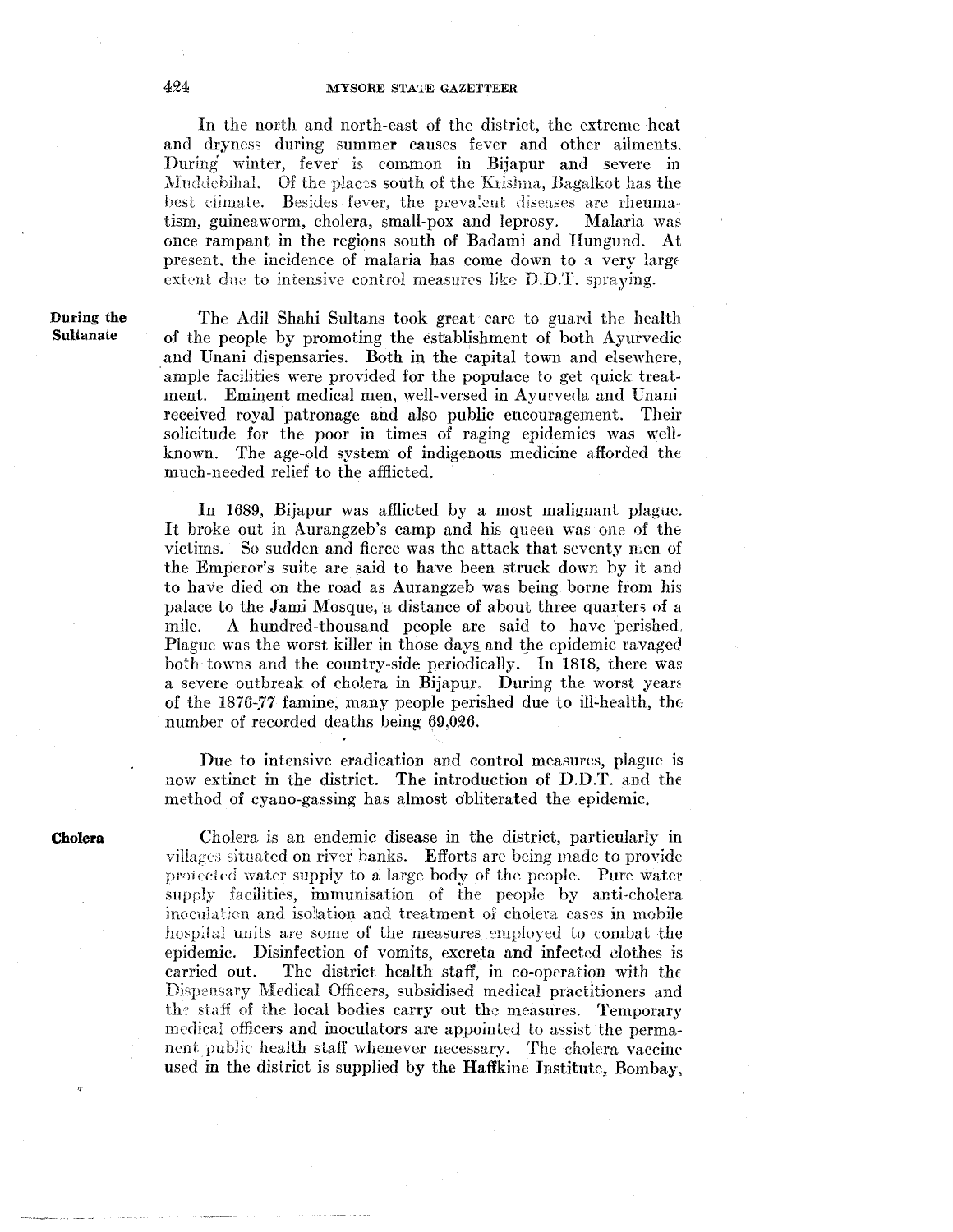and the Public Health Institute, Bangalore. As soon as an outbreak of cholera is reported in a village, the nearest Dispensary Medical Officer and the Senior Health Inspector adopt nll preliminary measures including the disinfection of water supplies. The village officers have instructions to disinfect water supplies regularly during actual or threatened outbreaks and demonstration classes are arranged by the public health staff for teaching anti-cholera techniques.

The incidence of cholera during six years from  $1959$  to  $1965$  is as follows :  $-$ 

| Year                          |                                       | No. of villages<br>infected         | No. of attacks | No. of deaths |
|-------------------------------|---------------------------------------|-------------------------------------|----------------|---------------|
| 1959                          |                                       | 3                                   | 3              |               |
| 1960<br>1961                  | $\ddot{\phantom{a}}$<br>$\sim$ $\sim$ | The District was free from cholera. |                |               |
| 1962                          |                                       | 142                                 | 742            | 256           |
| 1963                          | . .                                   | 145                                 | 549            | 179           |
| 1964                          |                                       | 106                                 | 647            | 216           |
| 1965<br>(upto $30 - 9 - 65$ ) | . .                                   | 2                                   | 7              | 3             |

The usually infected villages have been listed and anticipatory anti-cholera inoculations are being done twice a year before the season, for the last two years. A statement of number of villages infected and inoculations done, taluk-wise, during 1963 3.nd 1964 is 'given below :

| Taluks           |            |                      | No. of usually<br>infected villages |          | No. of inoculations<br>done |  |  |
|------------------|------------|----------------------|-------------------------------------|----------|-----------------------------|--|--|
|                  |            |                      |                                     | 1963     | 1964                        |  |  |
|                  | Badami     |                      | 47                                  |          |                             |  |  |
| 2.               | Bagalkot   | $\ddot{\phantom{0}}$ | 21                                  |          |                             |  |  |
| 3.               | Bagewadi   | $\ddot{\phantom{0}}$ | 19                                  |          |                             |  |  |
| $\overline{4}$ . | Bijapur    |                      | 41                                  |          |                             |  |  |
| 5.               | Bilgi      | . .                  | 14                                  | 1,57,608 | 7,46,404                    |  |  |
| 6.               | Hungund    |                      | 71                                  |          |                             |  |  |
| 7.               | Indi       |                      | 28                                  |          |                             |  |  |
| 8.               | Jamkhandi  | ÷.                   | 28                                  |          |                             |  |  |
| 9.               | Mudhol     |                      | 34                                  |          |                             |  |  |
| 10.              | Muddebihal |                      | 24                                  |          |                             |  |  |
| 11.              | Sindgi     | $\bullet$            | 28                                  |          |                             |  |  |
|                  |            |                      |                                     |          |                             |  |  |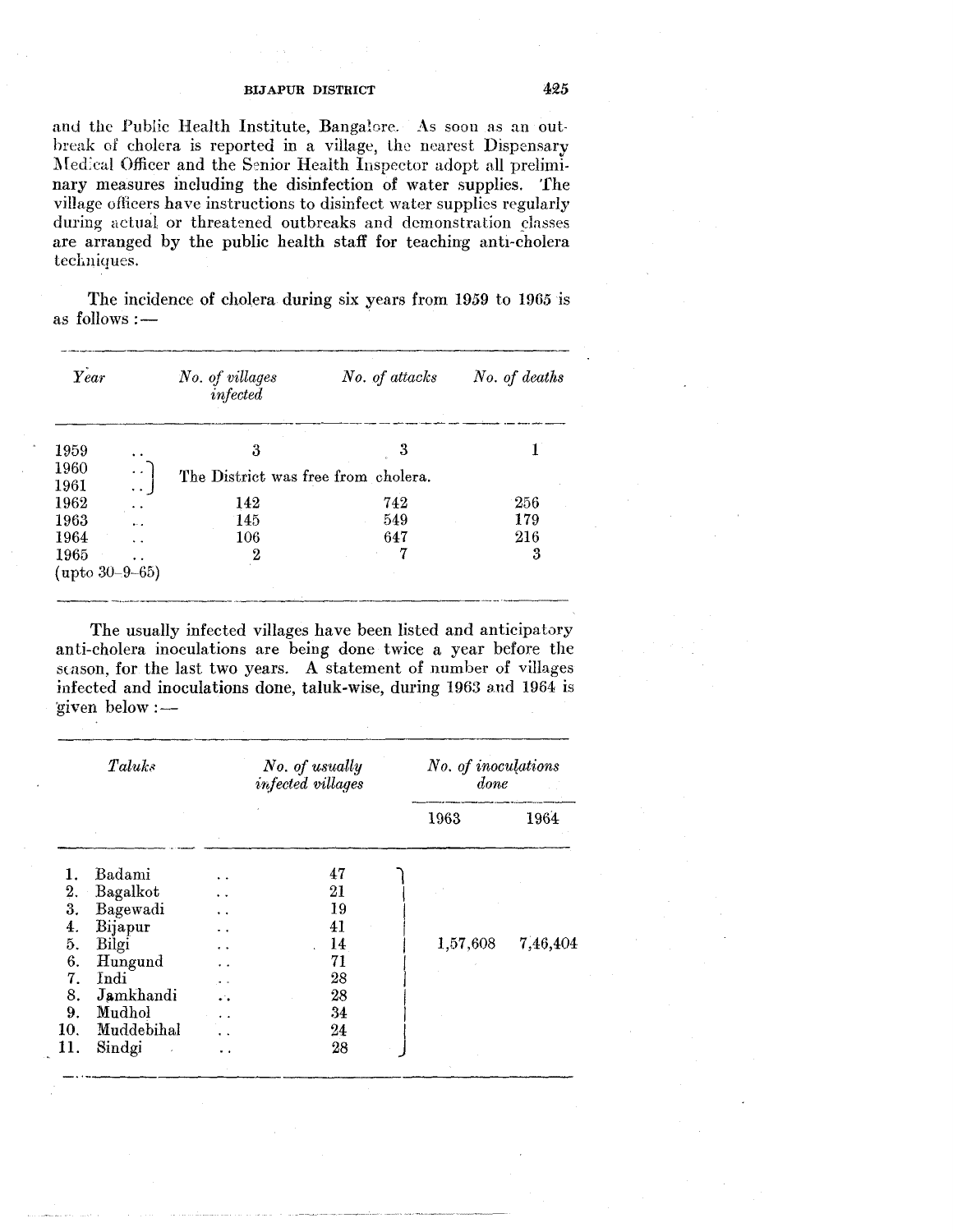Malapa was once rampant in all the taluks of the district. In 1947, the total number of malaria cases reported was 13,102. Due to remedial measures, the number has dropped considerably. The following table indicates the number of cases reported from the year 1957 to 1963.

| <b>Year</b>     |                      | Number of     |  |
|-----------------|----------------------|---------------|--|
|                 |                      | Cases treated |  |
|                 |                      |               |  |
| 1957            |                      | 10,324        |  |
| 1958            | $\ddot{\phantom{0}}$ | 11,986        |  |
| 1959            |                      | 3,221         |  |
| 1960            |                      | 1,743         |  |
| 1961            |                      | 2,750         |  |
| 1962            |                      | 2,029         |  |
| 1963            | $(up_{\perp} to$     | 2,001         |  |
| 31st Aug. 1963) |                      |               |  |

From these figures, it is seen that there is considerable improvement in the malaria situation, since control measures were started. Since 1956, the entire district including the areas which were hitherto not sprayed were included in the D.D.T. spraying programme and one round of spraying was given in all the villages. For ' the treatment of malaria cases, anti-malaria drugs were distributed on a large-scale through Government agencies.

**Small-pOK** 

Small-pox which claimed a toll of 117 persons in 1950 had come down to five in *1955.* In 1963 and 1964, deaths due to smallpox were 43 and 84, respectively.- It will be seen from the mortality figures that the severity of this disease has . been reduced. The policy of the Government regarding small-pox is to protect the population by vaccination which is free to the public. Segregation of the patients is attempted only in large towns where hospital' facilities are available. Disinfection of infected houses and clothes is also carried out wherever possible. Propaganda is done to educate the people on protective measures against the disease. The vaccination staff in the Local Board areas is appointed by the Board and their pay and allowances are met by the Board in the first instance and Government pays a subsidy whenever an area is selected for vaccination purposes. In the district of Bijapur, there were sixteen local fund vaccinators working in the .eleven taluks in 1961-62. Five vaccinators were appointed at Government expense in Mudhol and Jamkhandi taluks. With the introduction of the District Health Organisation scheme, the local fund vaccinators are working under the guidance of the District Health Officer. There were 25 vaccinators in 1961-62. When small-pox threatens to become an epidemic at any place, mass vaccination is put into effect. Since 1954, the authorities have introduced a scheme of intensified vaccination and re-vaccination.

**Malaria**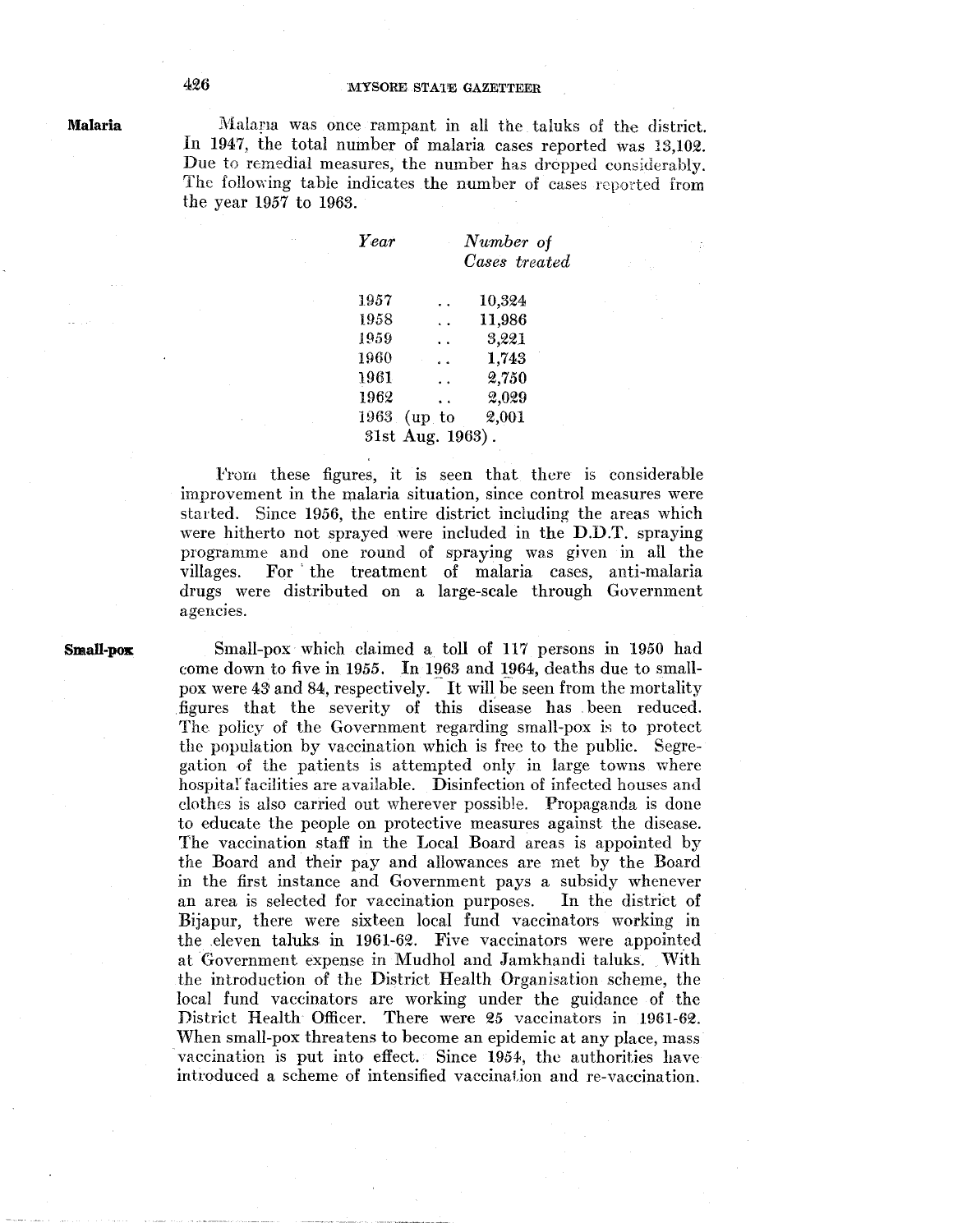According to this scheme, a vaccinator has to perform primary vaccination work during nine months of the year and re-Yaccination work during the remaining three months among one-fifth of the population of his beat. He is required to carry 'out cent per cent primary and re-vaccinations in the area allotted to him. The successful implementation of the above scheme envisaged a further check on the spread of the disease.

The district was taken up under the pilot project of the **Small-pox** National Small-pox Eradication Programme during the year 1960 Eradication<br>and 63 per cent of the population was protected. Programme and 63 per cent of the population was protected.

Mass vaccination using freeze dried vaccine has been taken up from 9th November, 1964 and 9,16,161 persons have been protected.

Twenty-seven vaccinators have been sanctioned under National Small-pox Eradication Programme (maintenance phase) for every 20,000 population.  $\mathcal{B}(\mathbb{S}^n) = \mathcal{B}(\mathbb{S}^n) \oplus \mathbb{S}(\mathbb{S}^n) \oplus \mathbb{S}^n$ 

The vaccination staff, taluk-wise, was as follows in October  $1965:$ 

|     | Name of Taluk | No. of<br>Jr. H. Is. | No. of<br>Vaccinators | Total<br>vacinating<br>staff |
|-----|---------------|----------------------|-----------------------|------------------------------|
| 1.  | Badami        | 2                    | 5                     | 7                            |
| 2.  | Bagalkot      | $\overline{2}$       | $\overline{2}$        | 4                            |
| 3,  | Bagewadi      | 3                    | 5                     | 8                            |
| 4.  | Bijapur       | $\boldsymbol{3}$     | 7                     | 10                           |
| 5.  | Bilgi         | $\overline{2}$       | 1                     | 3                            |
| 6.  | Hungund       | $\mathbf{3}$         | 6                     | 9                            |
| 7.1 | Indi          | $\overline{2}$       | 7                     | 9                            |
| 8.  | Jamkhandi     | $\boldsymbol{2}$     | 3                     | 5                            |
| 9.  | Mudhol        | $\mathbf{I}$         | $\mathbf{3}$          | 4                            |
| 10. | Muddebihal    | $\overline{2}$       | $\overline{4}$        | 6                            |
| 11. | Sindgi        | $2^{\circ}$          | $\boldsymbol{6}$      | 8                            |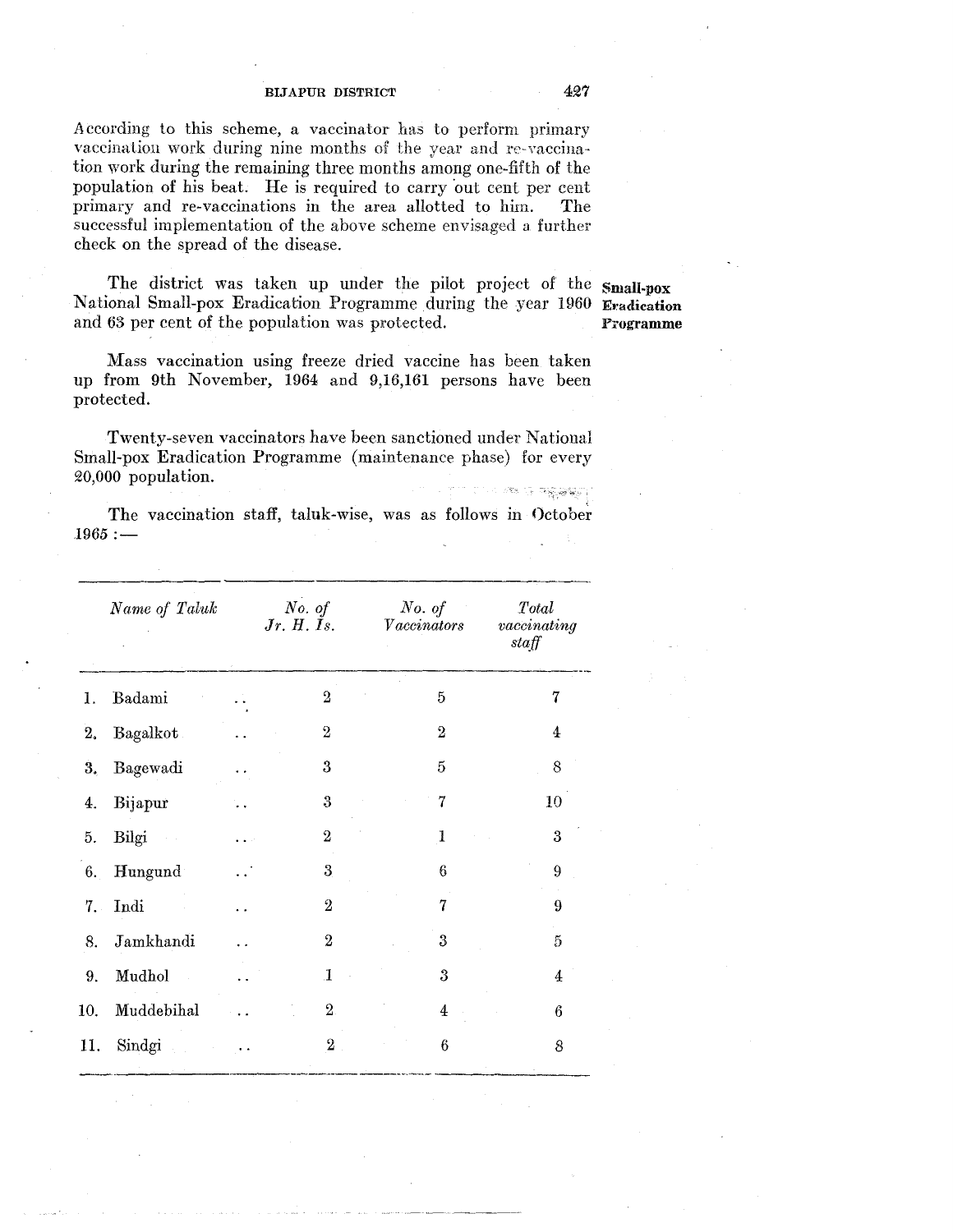| Year                         |     |                      | Primary | $Re-$<br>vaccinations | $\mathit{Total}$ |
|------------------------------|-----|----------------------|---------|-----------------------|------------------|
|                              |     |                      |         |                       |                  |
| $1960 - 1961$                |     |                      | 24,861  | 5,79,052              | 6,03,913         |
| $1961 - 1962$                | . . | . .                  | 41,322  | 1,42,565              | 1,83,887         |
| $1962 - 1963$                | . . | $\ddot{\phantom{0}}$ | 41,901  | 1,86,106              | 2,28,007         |
| $1963 - 1964$                |     | $\ddot{\phantom{0}}$ | 37,108  | 2,04,538              | 2,41,646         |
| $1964 - 1965$                |     | $\ddot{\phantom{0}}$ | 33,583  | 1,27,587              | 1,61,170         |
| April 1965 to September 1965 |     |                      | 13,853  | 2,01,847              | 2,15,700         |

The figures of vaccinations done from 1960 to 1965 are furnished  $below:$ 

With the increased staff and the use of the freeze dried vaccine and the enforcement of the commitments under the maintenance phase of the National Small-pox Eradication Programme, it is hoped that this disease will be eradicated soon.

Mass vaccination using freeze dried vaccine is in progress in this district, and up to end of September 1965, 9,16,161 people had been protected and the work was still in progress. The percentage achieved was about 60.

The general standard of health of the people in the Bijapur district goes to prove that despite poor sanitation, in towns as well as villages, the people are generally healthy. This is ascribed, to a certain extent, to the dry climate prevalent throughout the year and also to the diet which includes mainly jowar and wheat. Deaths due to cholera, small-pox and plague have come down in recent years. In 1950, there were 610 cholera deaths, but the number came down to 179 in 1963, but there were 216 deaths during the next year. Due to general insanitation and lack of protected water supply in towns and villages, enteric fever is claiming a heavy toll. In 1950, 1,977 people lost their lives due to. enteric fever. This figure showed an upward trend till 1956. Since 1956, the deaths due to enteric fever have shown a downward trend. In 1962, there were only seven mortality cases. Measles too took a heavy toll. Diarrhoea was wide spread in all taluks and the number of deaths registered was  $438$  in 1950,  $952$  in 1951, 1,076 in 1952, 2,630 in 1953, 1,331 in 1954 and 824 in 1955. This had come down to 17 in 1962. Phthisis also claimed a heavy toll but the incidence is less now. The chief diseases which cause heavy mortality are cholera, small-pox, phthisis and respiratory diseases. A table giving the number of deaths due to various diseases and other causes in the district is appended at the end of this chapter.

**General standard of health**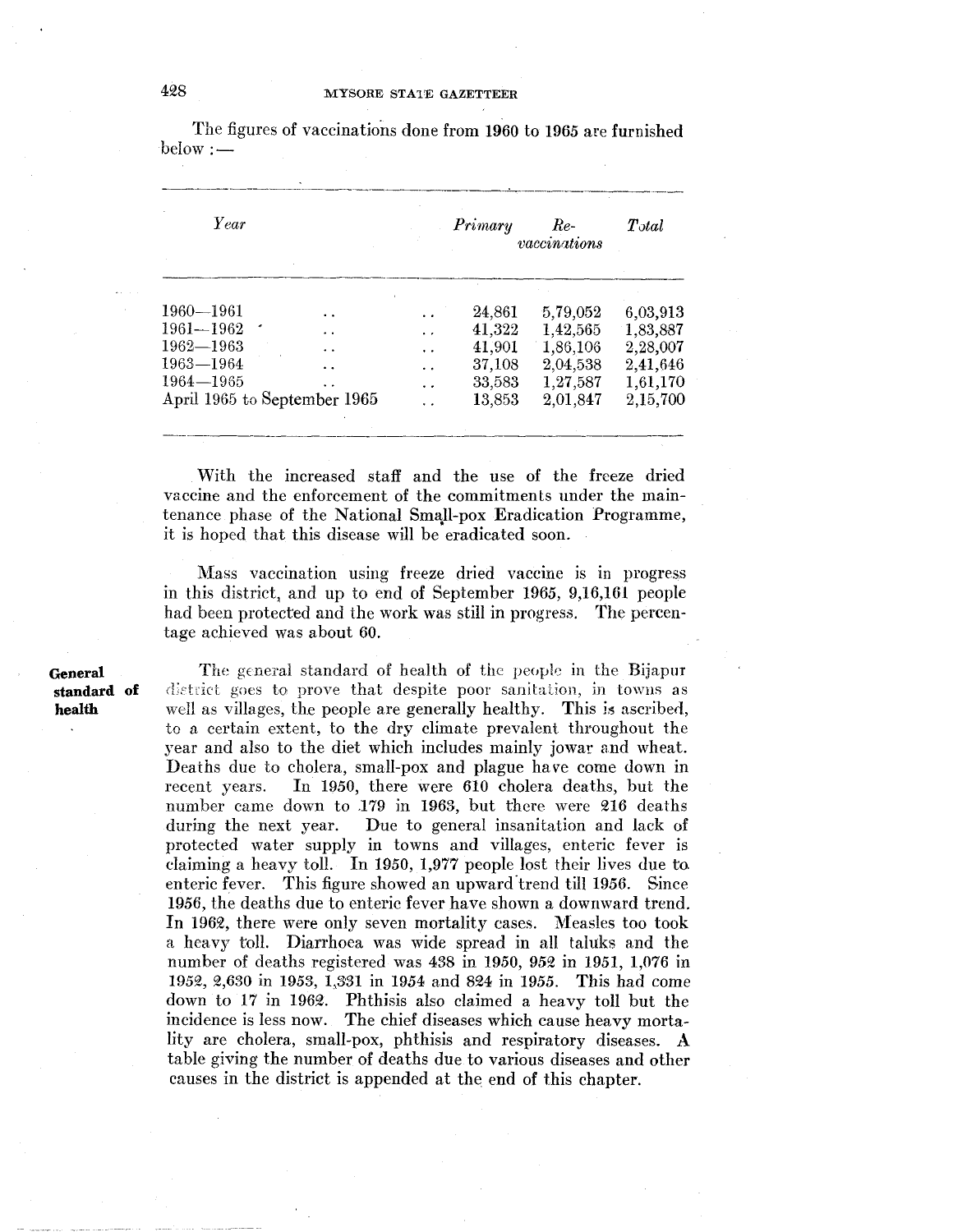In uniformity with the rest of the State, the births and the **Vital**  deaths in rural areas are registered by the village patels and trans- **Statistics** mitted to the Registrar-General of Births and Deaths through the Tahsildars of taluks. This work, in urban areas, is done by the municipalities and the returns are sent to the Registrar-General of Births and Deaths directly.

Prior to 1941-42, there was one Inspector of Sanitation and Public Vaccination working under the control of the District Local Board. Health Vaccination working under the control of the District Local Board. Health<br>This official was being assisted in his duties by sixteen vaccinators. Organi The year 1942 saw the establishment of the District Public Health Department under a District Health Officer. He was assisted in his work by one Medical Officer (Epidemics), three sanitary inspectors, two sanitary sub-inspectors and eighteen sanitary squads. The shock-squad scheme came into existence later under the control of a Medical Officer, who was assisted in his work by two sanitary inspectors. One mobile hygiene unit consisting of a van, one senior health inspector and two mazdoors were sanctioned during 1948. The next year saw the merger of Mudhol and Jamkhandi taluks with Bijapur district and the number of vaccinators also rose to twenty-three. Two combined Medical and nators also rose to twenty-three. Public Health Centres started functioning at Kaladgi and Iluvin-Hippargi in the same year. One malaria control unit also came into existence under the control of the District Health Officer. This unit covered the taluks of Badami, Mudhol and Jamkhandi and certain groups of villages in Bilgi, Bagalkot, Hungund and Mudde· bihal taluks. To tackle malaria, a unit was sanctioned for the district under the National Malaria Control Scheme in 1955. Also during that year, two Maternity and Child Health Centres started functioning at Badami and Sindgi. A Primary Health Centre was opened at Indi under the old Bombay scheme.

The Leprosy Subsidiary Centre started functioning at Ilkal in 1958. A Government of lndia type Health Centre was opened at Bevoor, Bagalkot taluk. The year 1960 saw the introduction of the pilot project under the National Small-pox Eradication Programme in the district. On 1st January 1961, all the medical institutions at the taluk level were transferred to the control of the Public Health Department. The National Malaria Eradication Programme was introduced in the district and one Hypo-endemic Unit and one Endemic Unit started funetioning in the district. In 1963, one urban and four rural Family Planning Centres were opened 'in the district and for treatment of leprosy patients, five centres carne into existence. A little later, one senior health inspector was sanctioned for each taluk and under the National Small-pox Eradication Programme, maintenance phase, one vaccinator was provided for every 20,000 people During 1965, a Family Planning Bureau was started in the distriet and all the Primary Health Centres became rural Family Planning Centres with increased staff. Sanction was also accorded for starting

Organisation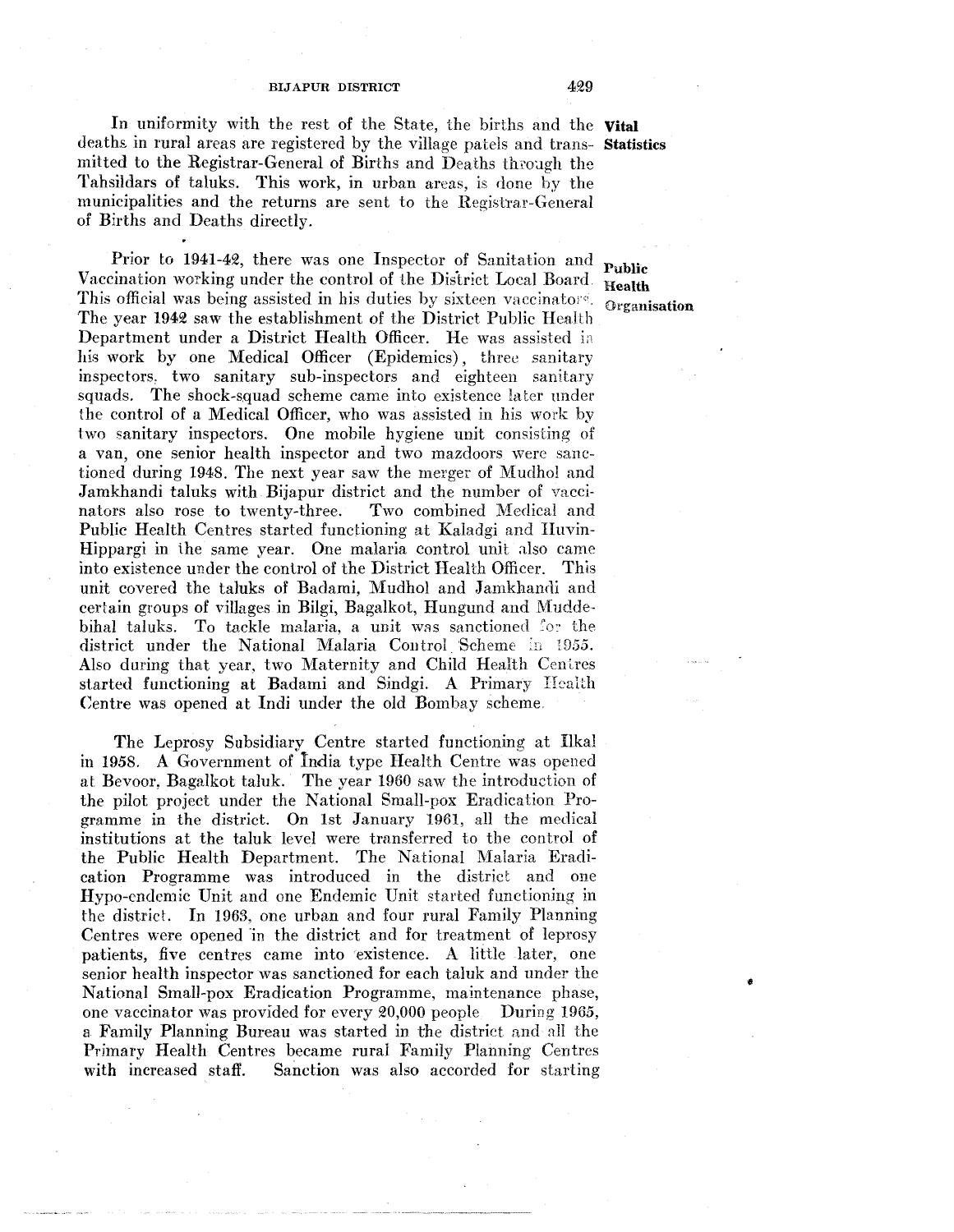school health work at Nalatwad in Muddebihal taluk. The Medical and Public Health Departments were amalgamated under the control of the Director of Health Services in Mysore, with effect from 28th August 1965 and the District Health Officer, Bijapur, became directly responsible to the Director of Health Services in Mysore, Bangalore.

**Administra**tive set-up of District Health Service

The public health of the district is looked after by three agencies, *viz.,* the State Government, taluk boards and panchayats and municipalities. Public vaccination and execution of measures necessary for public health are obligatory duties of the taluk development hoards and the municipalities. The village panchayats too have certain sanitary functions such as water supply, sanitation and improvement of public health. The Department of Health Services of the State functions as an advisory body to the local bodies in respect of public health and sanitary problems.

The District Health Officer who has his headquarters at Bijapur is an officer under the administrative control of the Director of Health Services, Bangalore. Among his duties are (I) the organisation and control of the sanitary, anti-epidemic and vaccination work of the area under his charge,  $(2)$  advice to the taluk boards, village panchayats and municipalities that have no medical officers of health, on all matters affecting the health of the residents in their area, and (3) the enforcement of orders, regulations and rules relating to public health which may be issued by any competent authority. He has powers to enquire into and report to the proper authorities on the accommodation available in hospitals and dispensaries either maintained or aided by the Taluk Development Board for the isolation of infectious cases occurring in the district and on the need for the provision of further accommodation. He has to direct and supervise the work of his own subordinate health staff and also of vaccinators, medical officers in charge of dispensaries and subsidised medical practitioners,

The following medical institutions *viz.,* the K.E.M. Government Hospital, Mudhol, the Government dispensaries at Mahalingpur, Banahatti and Konnur, the municipal dispensaries at Ilkal, Guledgud and Rabkavi, the allopathic subsidised medical practitioners' centres located at Kanamadi, Ingleshwar, Huvin-Hippargi, Malghan, Sangam, Nilgund, Kaladgi and Sitimani and the Ayurvedic subsidised medical practitioner's centres at Kannur, Bidri, Devar-Hippargi, Marol, Nad and Kardi were under the control of the District Health Officer. The Leprosy Centre at Ilkal also functioned under the control of the District Health Officer.

A combined hospital at Rabkavi-Banahatti has been recently sanctioned by Government and this replaces the Government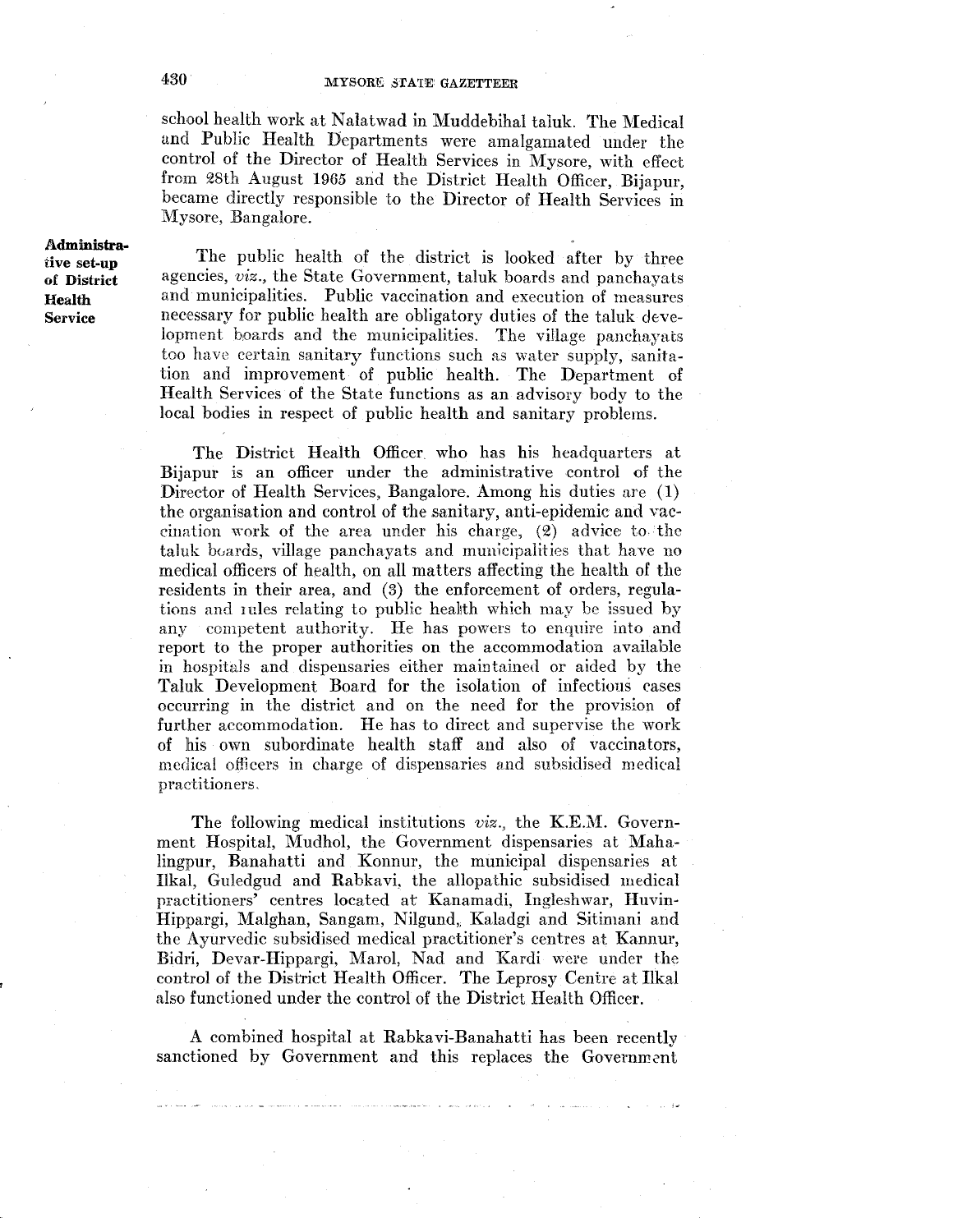dispensary, Banahatti, the municipal dispensary, Rabkavi, and the maternity home, Banahatti.

A Government of India pattern Primary Health Centre has been sanctioned for the II Community Development Block at Bagalkot.

There is a District Leprosarium at Bijapur working as a . voluntary organisation with a grant-in-aid from Government. There is also a missionary institution called Kripalaya Dispensary functioning at Guledgud. Ten centres, for purposes of survey and treatment of leprosy, have been sanctioned by Government in the following places: Pattadkal, Bevoor, Nalatwad, Muddebihal, Talikot, Sindgi, Tikota, Bagewadi, Indi and Bilgi. Leprosy control work forms part of the activities of the Primary Health Centres.

Much importance has been attached by Government to the Family family planning activities all over the State. Under the reorga- Planning nised family planning programme, twenty-one rural family planning centres have been sanctioned in the Community Development Blocks in place of the six centres located at Kerur, Almel, Kalkeri, Terdal, Lokapur and Bevoor. One more centre has been opened in Bagalkot Block.

The number of vasectomy and tubectomy operations, done during 1963-64 and 1964-65 is given below :—

| Year    | Vasectomy        | Tubectomy |
|---------|------------------|-----------|
|         |                  |           |
| 1963-64 | 235<br>$\ddotsc$ | 113       |
| 1964-65 | 445              | 122       |

Family planning orientation training camps of three days' duration were held at the following places during 1964-65 : Bevoor, Kolhar, Bableshwar, Tikota, Bilgi, Mudhol, Muddebihal, Badami, Jamkhandi, Indi and Chadchan.

A District Nursing Supervisor is working in the district from Maternity 14th August 1962. There was an acute shortage of mid-wives till and Child recently. It was, therefore, found necessary to start an auxiliary **Health** Service nurse and midwife training centre at Bijapur. The training centre was started during 1963 and fifteen candidates in 1963 and seventeen in 1964 were selected for training at the centre.

The Primary Health Centres at Indi and Bevoor are being assisted by the United Nations International Children's Emergency Fund. The assistance is confined to drugs, diet supplements and equipment. The Maternity and Child Health Centres at the following places are also getting assistance from the UNICEF : Savalgi, Kaladgi, Huvin-Hippargi, Sindgi and Badami. The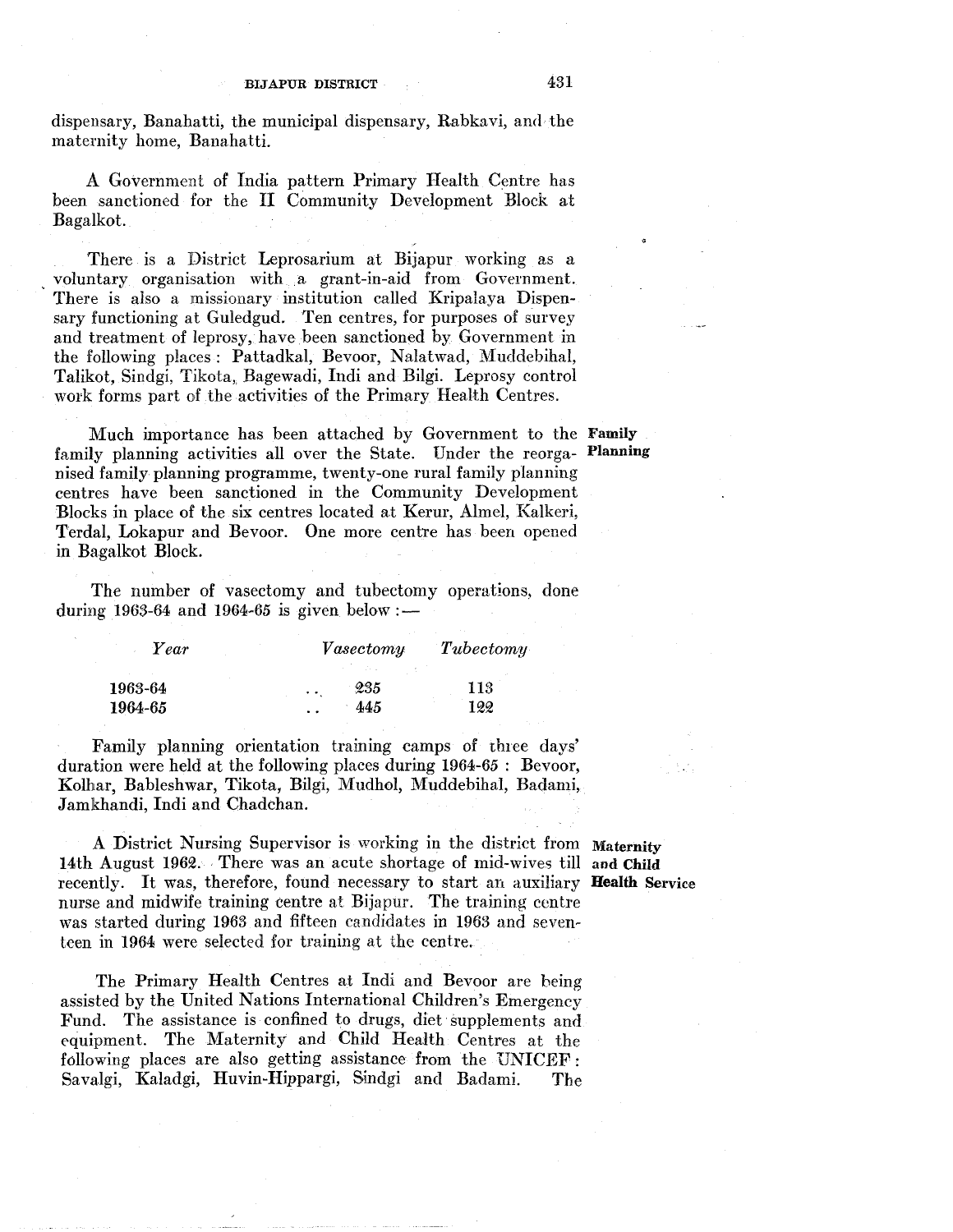Primary Health Centre at Nalatwad has been selected for school health work.

The district health staff, as in October 1965, consisted of one District Health Officer, one District Family Planning Officer, two Medical Officers of Health, National Malaria Eradication Programme,, one Lady Assistant Surgeon, one Medical Officer for the Government Hospital, three Medical Officers for Government dispensaries, one Medical Officer, Leprosy Centre, eight Medical . Officers for the Taluk Development Board dispensaries, three Medical Officers for the municipal dispensaries, two Assistant Unit Officers, one male District Extension Educator, one lady District Extension Educator, twenty-one Block Extension Educators, eight allopathic subsidised medical practitioners, five Ayurvedic subsidised medical practitioners, one District Nursing Supervisor, twenty-two Health Visitors, two staff nurses, two nurse mid-wives, one hundred and thirty-eight auxiliary nurse mid-wives, one operation theatre nurse, two trained dais, twenty-five compounders, eieven senior health inspectors, twenty-six junior health inspectors, seven senior malaria inspectors, seven junior malaria inspectors, two senior microscopists, six junior microscopists, thirteen medicosocial workers, fourteen non-medical assistants, forty malaria surveillance inspectors, one hundred and sixty-seven malaria surveillance workers, one statistical assistant, one projectionist, sixty-seven family planning field workers, three mechanics, thirteen drivers, one attendant for operation theatre, one hundred and thirty-four women attendants, twenty-one computors and certain ministerial staff. There were also one part-time male doctor and a part-time lady doctor working at the urban family planning centres.

Malaria Control Scheme

The Malaria Control Scheme was introduced in the district in 1949. The whole of Badami taluk and selected villages round about were included in the D.D.T. spraying programme. Three rounds of spraying with a dosage of *56* mg/sq. ft. were given annually. The sanctioned staff for the work consisted of one Assistant Medical Officer, two Malaria Inspectors, four Insect Collectors, five Havaldars and twenty sepoys. The District Health Officer was in charge of the scheme. converted into the National Malaria Control Programme and was extended to Jamkhandi and Mudhol taluks. Two rounds of spraying with a dosage of 112 mg/sq. ft. were given. Since 1956, spraying operations were extended to the whole of Bijapur district with only one round of spraying.

In the year 1958, the programme was switched over to the National Malaria Eradication Programme and the number of malaria control units which were 14 in 1957 were increased to 19 so as to cover the entire State.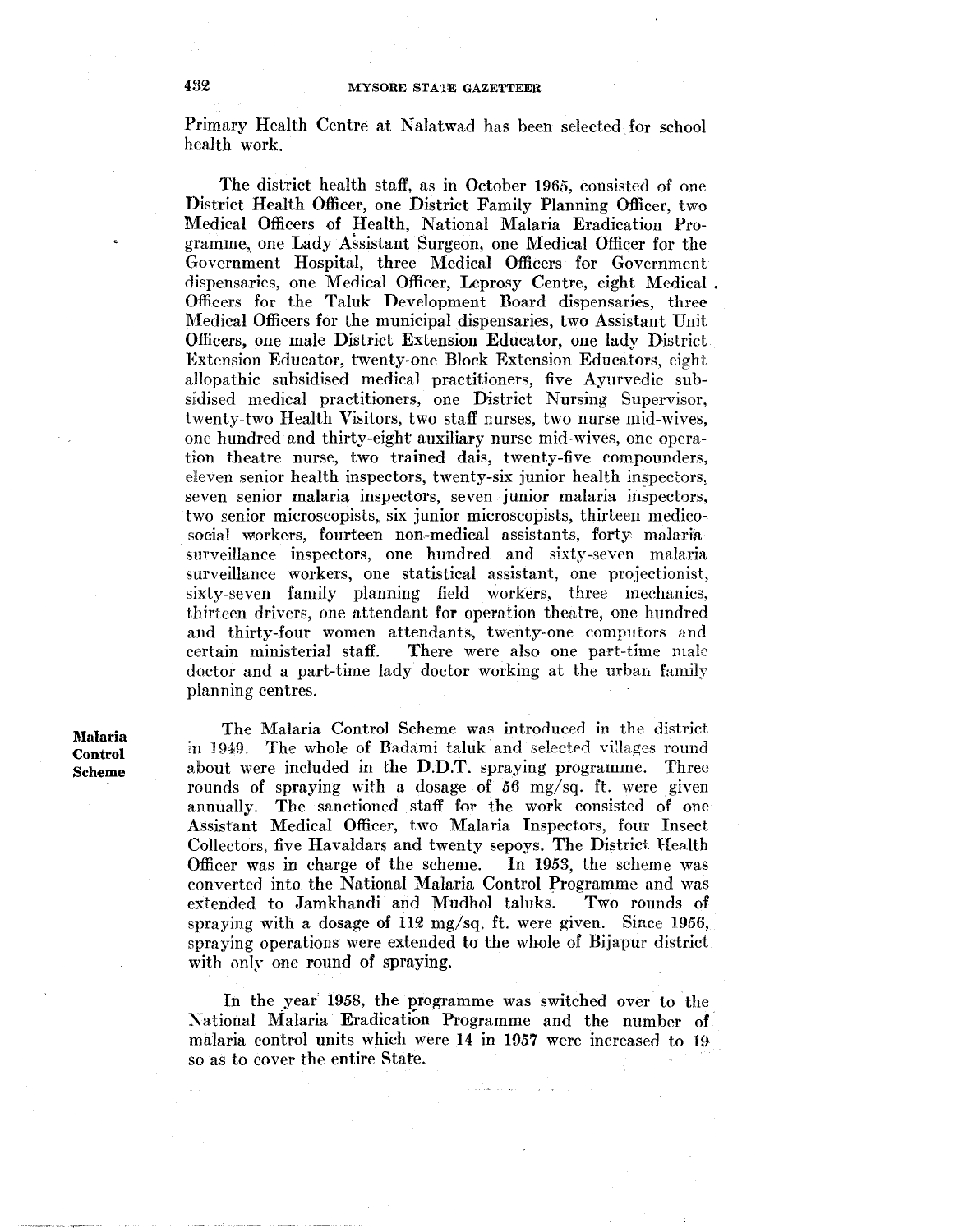There are two National Malaria Eradication Units—one at National Bijapur and another at Badami. The National Malaria Eradi- Malaria cation Unit, Bijapur, is under consolidation phase. One of the sub- Eradication units of the National Malaria Eradication Unit, Badami, has Programme entered maintenance phase from 1st August 1965. The other three sub-units are still in consolidation phase.

The information relating to the number of out-patients treated, number of malaria cases treated and blood smears taken and number of malaria-positive cases detected for the five years from 1960 to 1964 is furnished below: $-$ 

| Year |                      | No. of<br>out-patients<br>treated | No. of<br>Malaria<br>cases<br>treated | No. of blood<br>smears taken<br>for the<br>cases | No. of<br>positive<br>cases<br>detected |
|------|----------------------|-----------------------------------|---------------------------------------|--------------------------------------------------|-----------------------------------------|
| 1960 |                      | 2,83,305                          | 1,145                                 | 1,096                                            | 10                                      |
| 1961 | $\ddot{\phantom{0}}$ | 4,07,133                          | 1,964                                 | 3,050                                            | 55                                      |
| 1962 | $\ddot{\phantom{a}}$ | 4,48,360                          | 2,125                                 | 34,708                                           | 34                                      |
| 1963 | $\ddot{\phantom{0}}$ | 6,16,567                          | 3,616                                 | 26,290                                           | 4                                       |
| 1964 |                      | 6,09,411                          | 1,560                                 | 39,403                                           | 12                                      |

During 1966, the National Malaria Eradication Programme is expected to enter the maintenance phase throughout the district when the district health organisation will be expanded with addition of an Assistant District Health Officer and there will be a basic health worker for every 10,000 persons.

Under the B.C:G. immunisation and T.B. control programme, the B.C.G. units have covered all the taluks of Bijapur district. The Bijapur City Municipal Council intends to start a T.B. Sanatorium shortly with 20 beds initially, at an estimated cost of Rs. 1.5 lakhs.

Combined Medical and Public Health Units were functioning Health Units in Bijapur district, one each at Huvin-Hippargi and Kaladgi in 1955. With effect from 1st Jully *1956,* these have been converted into primary health units. The staff of each unit consists of a subsidised Medical Practitioner, one Health Visitor, one Midwife, one trained *Dai,* one woman attendant, one Sanitary Sub-Inspector, one Mukadam and three sanitary orderlies. Each unit has seven to ten villages within a radius of three to five miles from the headquarters for carrying out maternity and child welfare work. A two to four-bedded maternity home is provided in each headquarters. The scheme of mobile hygiene units is also in operation in the district for carrying out anti-epidemic measures.

 $B.G.$  and  $28$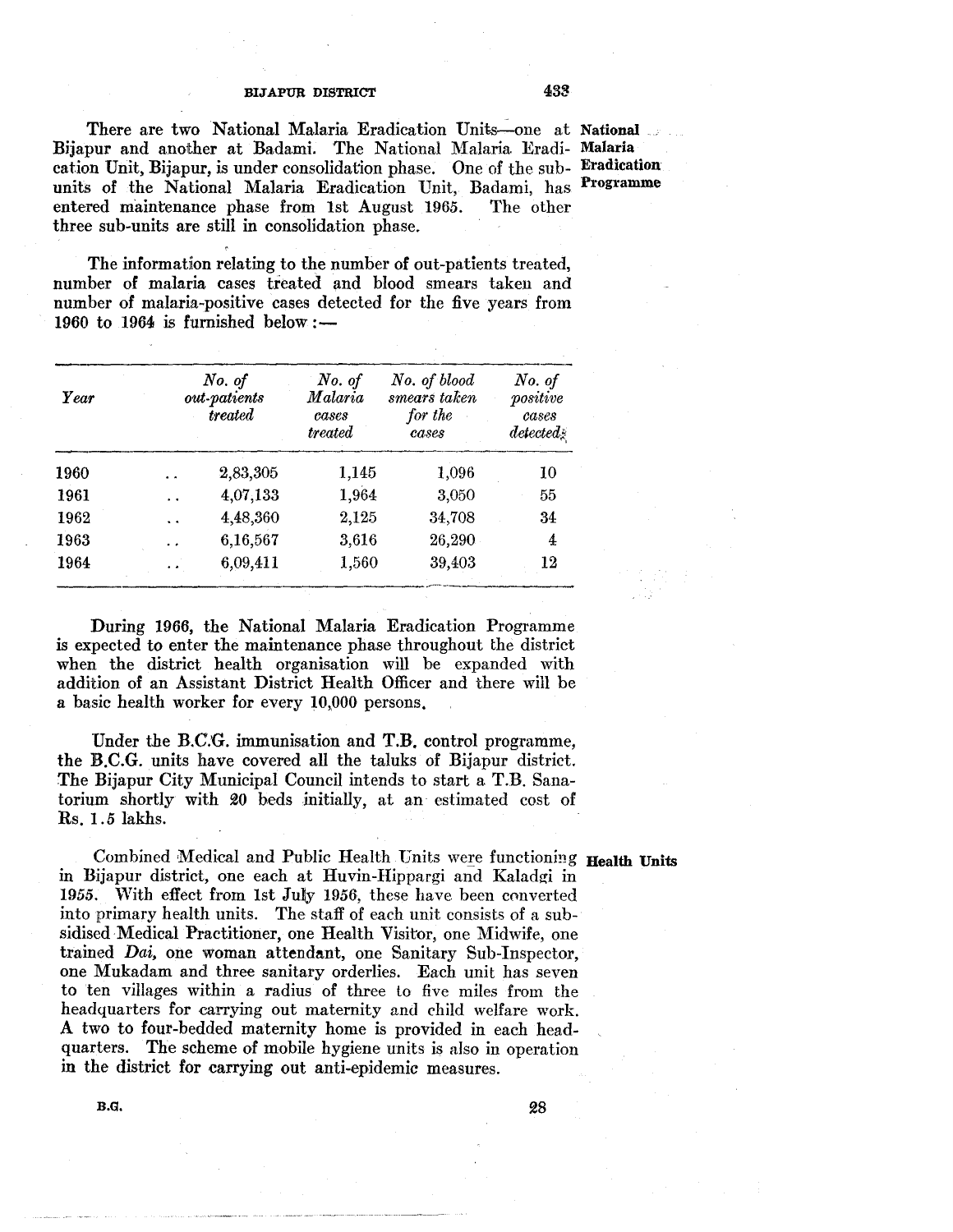## Government of ,India type health centres

In order to popularise modern medical treatment in rural areas, primary health centres of the Government of India type have been opened in 20 places. These are managed by Medical Officers of Health, who are responsible to the District Health Officer. The health centres have both preventive and curative facilities. Beds, both general and maternity, have been provided in these centres. A list of Government of India pattern Primary Health centres is given below :—

| 1. | Bableshwar.           | Bevoor.<br>11.                  |
|----|-----------------------|---------------------------------|
| 2. | Tikota.               | 12.<br>Hungund.                 |
| 4. | 3. Honnutgi.<br>Indi. | 13. Sulibhavi.<br>Kerur.<br>14. |
|    | 5. Chadchan.          | 15. Pattadkal.                  |
|    | $6.$ Almel.           | 16. Galagali.                   |
|    | 7. Kalkeri.           | 17. Nalatwad.                   |
|    | 8. Sawalgi.           | 18. Konnur (Muddebihal<br>tah   |
| 9. | Terdal.               | Nidgundi.<br>19.                |
|    | 10. Lokapur.          | 20. Managoli.                   |

**Medical facilities** 

After the formation of Kaladgi (Bijapur) district in 1864, the British rulers gave serious consideration to the provision of increased medical facilities to the people on allopathic lines. Side by side with the development of allopathic dispensaries, they allowed the indigenous system also to continue. The earliest allopathic dispensary to be opened in Bijapur district was at Bagalkot in 1867. The most common diseases then were malarious fevers, ophthalmia, worms, bowel complaints and skin diseases. In 1871, a dispensary was established in Bijapur. The Ilkal dispensary was started in 1873 and the Muddebihal dispensary in 1879. In 1882, a civil hospital was established at Kaladgi.

taluk).

As the years rolled by, the Government felt the need to increase the number of medical institutions and opened hospitals and dispensaries wherever possible. There is now a net-work of hospitals and dispensaries in the district maintained by Government, the local boards and the municipalities. The dispensaries maintained by the local bodies are generally under Medical Officers lent by Government, the rest of the staff at the dispensaries being in the service of the local bodies concerned. Under the rules regulating the administration of the grant-in-aid dispensaries, the medical institutions, maintained by the local bodies under Government Medical· Officers, get the benefit of the services of the officers, free of charge. These dispensaries are under the technical control of the District Health Officer who tours the district and inspects the dispensaries from time to time and makes suitable suggestions for the improvement of the institutions.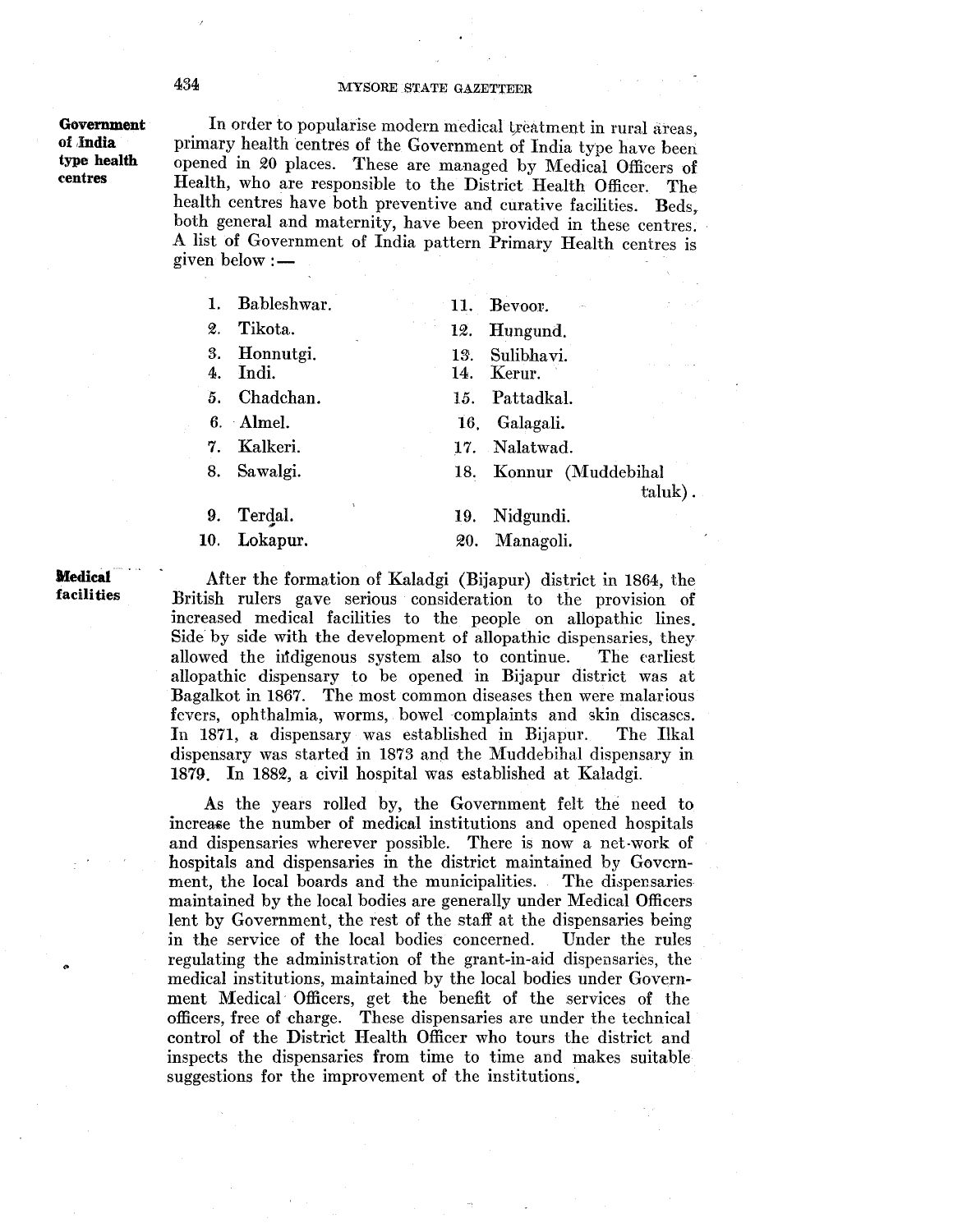The Civil Hospital in Bijapur city provides treatment for medical, surgical, maternity, ophthalmic, infectious and tuberculosis cases. The hospital is equipped with an X-ray apparatus and a pathological laboratory. It has a family planning clinic also. It had in all 135 beds in 1962-63 including 20 maternity, 8 tuberculosis and 20 ophthalmic beds.

There is a Blind Relief Association in Bijapur which was esta- **Blind Relief**  lished in 1920 on the initiative of Mr. Henderson, who was then Association the Collector of the district. An eye institute named after Mr. Henderson was opened as an adjunct to the Bijapur Civil Hospital. This institute provides both in-patient and out-patient treatment to those who are suffering from eye diseases. The Government have lent the services of two doctors for the institute, one of whom is in charge of the institute and the other a touring doctor visiting other areas. Each taluk has got one field worker for the treatment of eye diseases. In all, there are eleven field workers. The touring medical officer conducts eye camps periodically and inspects the work of the field workers.

\_The Civil Hospital at Bijapur town, maintained and run by the Government, was the only organisation in the ofd days that gave free medical aid to the general public of Bijapur town. But on account of its situation in the western suburb of Jorapur, beyond the fort wali, far removed from the population residing in the centre of the town, full advantage of medical aid at the civil hospital could not be availed of by a large section of the population. The middle and poorer classes living in the bazaar, Jumma Masjid and the surrounding areas could not conveniently attend the civil hospital for obtaining medical relief. The municipality of Bijapur therefore thought of creating some organisations to meet the medical needs of the people. In 1935, the municipality opened an Ayurvedic dispensary in a private building on the Rama Temple Road. This dispensary served the western half of the town within the fort wall, the Jorapur area being already served by the civil hospital.

The fact that the dispensary has become popular and that the facilities it provides have been taken advantage of by the public shows that it has fulfilled a long-felt want of the public. To provide the public with genuine Ayurvedic medicines and drugs, *kadhes, asavas, arishtas, churnas, thailas, gutikas, hepas and lehyas* were prepared in the dispensary according to the standard formulae. The staff of this dispensary at first consisted of a Medical Officer, a compounder and a dresser. Later, one assistant compounder was added.

On the 15th October 1935, an allopathic dispensary was opened to provide free medical aid to the general public living in the eastern half of Bijapur town.

 $\label{eq:3.1} \frac{1}{4}\sum_{i=1}^n\frac{1}{2}\left(\frac{1}{2}\sum_{i=1}^n\frac{1}{2}\sum_{i=1}^n\frac{1}{2}\sum_{i=1}^n\frac{1}{2}\sum_{i=1}^n\frac{1}{2}\sum_{i=1}^n\frac{1}{2}\sum_{i=1}^n\frac{1}{2}\sum_{i=1}^n\frac{1}{2}\sum_{i=1}^n\frac{1}{2}\sum_{i=1}^n\frac{1}{2}\sum_{i=1}^n\frac{1}{2}\sum_{i=1}^n\frac{1}{2}\sum_{i=1}^n\frac{1}{2}\sum$ 

28\*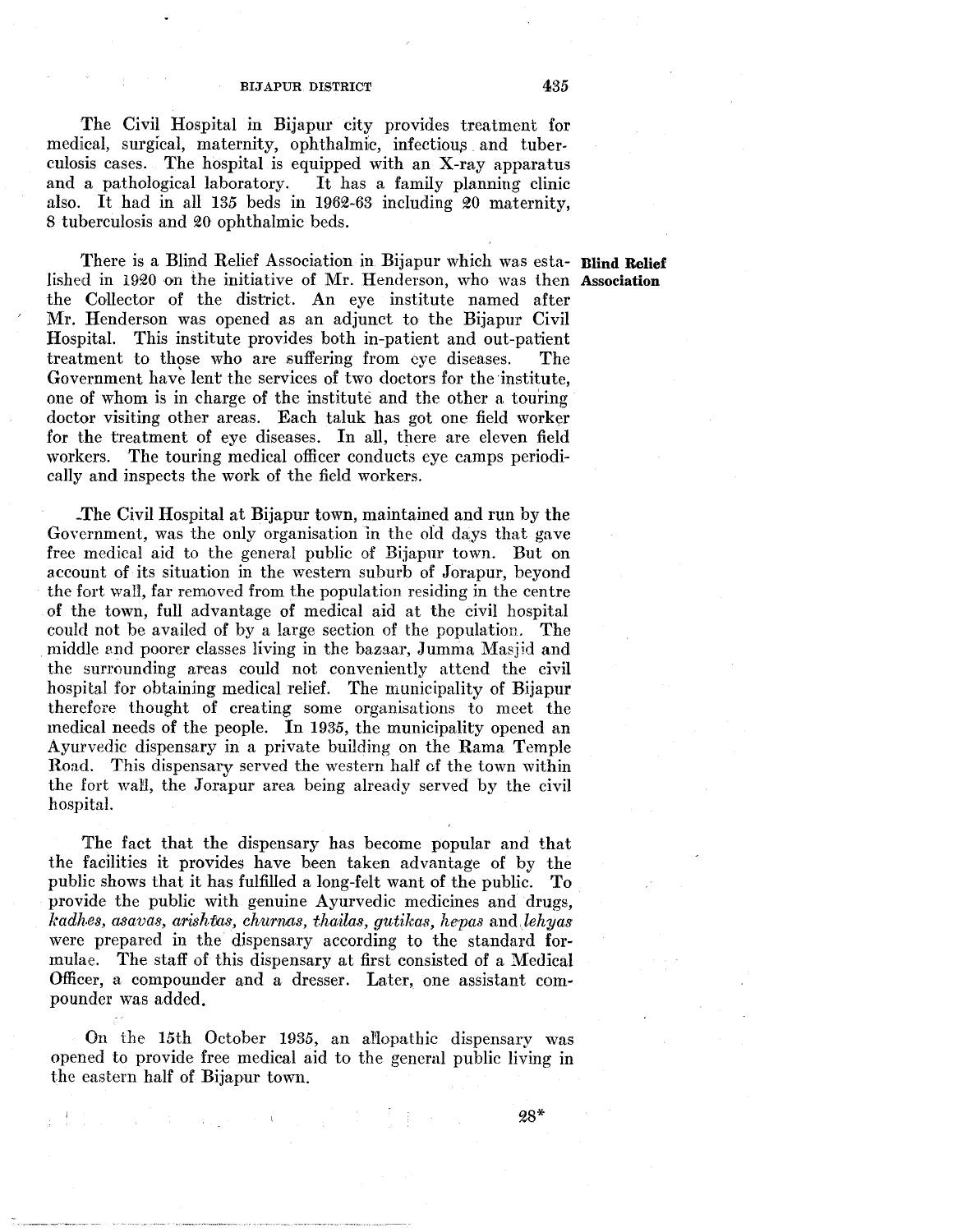An allopathic grant-in-aid municipal dispensary was opened at Bagalkot in 1867. All the staff in the dispensary were municipal - employees except the Medical Officer in charge who was a Government servant and whose services were lent to the municipality. The construction of the building wherein the present Cottage Hospital is housed was completed in 1962. The hospital started functioning in August 1962. The municipal dispensary was merged in this hospital in 1963.

There were two male doctors, one lady doctor, four nurses and two mid-wives in the hospital in September 1965. There were 70 beds-32· for men, 30 for women and 8 for children in the hospital. There were 66 in-patients in the hospital in September 1965. About 240 to 300 out-patients were treated in the hospital daily. The hospital incurred an expenditure of Rs. 1,06,523 during 1964-65.

There is also an allopathic Cottage Hospital at Jamkhandi. This was formerly called the Prince of Wales Hospital. It had a provision of 50 beds, including 16 maternity beds in 1962-63. The hospital is managed by an Assistant Surgeon, Grade I, assisted by a Lady Medical Officer. The bed strength of the hospital in October 1965 was 60 (30 for men, 24 for women and 6 for children) The hospital incurred an expenditure of Rs. 65,500 during 1964-65.

During 1964, 86 major operations and 369 minor operations were done in the hospital. The number of parturition cases attended to was 635. The daily average of in-patients treated in the hospital was 28.6 and the daily average of out-patients treated was 225.2.

There were five allopathic and seven Ayurvedic private practitioners in Jamkhandi town in October 1965.

There was a private maternity home in Jamkhandi with two doctors, one nurse, one compounder and one ayah, in October 1965.

There are six Ayurvedic dispensaries at Gunadal, Dhanargi, Kanbur, Bantnur, Vajarmatti and Metgud. These dispensaries are managed by qualified vaidyas.

There is also an Ayurvedic dispensary at Honwad under the management of an Upacharak.

The District Surgeon of Bijapur was in charge of the administration of the Government hospitals at Bijapur, Bagalkot and Jamkhandi, together with six Ayurvedic dispensaries and 16 subsidised medical practitioners' centres, in September 1965, which were located at (1) Sulla (Badami Taluk), (2) Golsangi (3) Kolhar, (4) Yalwar (Bagewadi Taluk), (5) Jainapur, (6) Kumathe (Bijapur Taluk) , (7) Kundargi (Bilgi Taluk) , (8)

Cottage Hospitals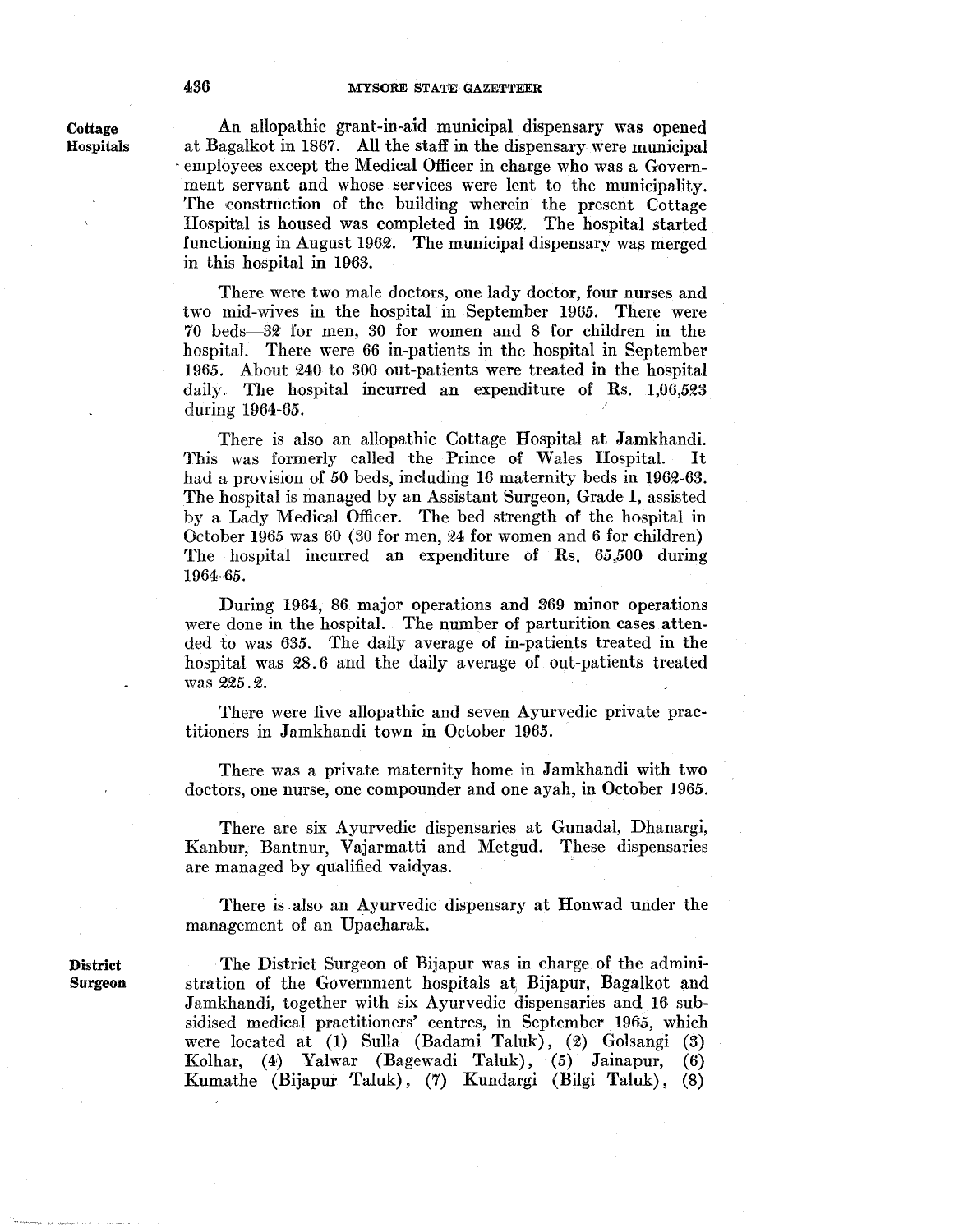Ganjhal (Hungund Taluk), (9) Nimbal, (10) Tambe (Indi 'Taluk), (11) Balabatti, (12) Salvadgi (Muddebihal Taluk),  $(13)$  Jambagi,  $(14)$  Galgali (Mudhol Taluk),  $(15)$  Aski and  $(16)$ Devangaon (Sindgi Taluk) . He is responsible to the Director of Health Services in Mysore, Bangalore, for the proper working of the various medical institutions. The medical officers in charge the various medical institutions. of the Government hospitals at Bagalkot and Jamkhandi are responsible to the District Surgeon for the proper management of their respective institutions. '

There were seven Government doctors, four honorary surgeons, Civil eleven staff nurses, two nursing superintendents, two tutors and Hospital, one linen-keeper in the Civil Hospital, Bijapur in September Bijapur 1965. The bed strength of the hospital was 135 (for men-53, for women-66 and for children-16). There were 178 in-patients in the hospital in September 1965. About 600 to 700 out-patients were treated in the hospital daily. The hospital incurred an expenditure of Rs. 3,09,106 in 1964-65.

The following table shows the number of in-patients and outpatients treated in the various departments of the Civil Hospital, Bijapur, during 1964 :

| Name of Department<br>in the Hospital | <i>In-patients</i> | $Out-$<br>$\eta$ <i>atients</i> |
|---------------------------------------|--------------------|---------------------------------|
| Dental Clinic                         |                    | 1,482                           |
| Ear, Nose and Throat Depart-<br>ment. |                    | 1,818                           |
| T. B. Clinic                          | 221                | 531                             |
| Diabetic Clinic                       |                    | 19                              |
| Ophthalmic Department                 | 268                | 4,137                           |
| V. D. Clinic                          | 20                 | 327                             |
| Anti-rabic Centre                     | 5                  | 327                             |
| Leprosy Department                    |                    | 289                             |

At the Ante-Natal and Post-Natal Clinic attached to the hospital, 876 ante-natal and 36 post-natal cases were treated in 1964. During the same year, 179 major and 69 minor operations were conducted in the Civil Hospital.

In the laboratory attached to the Civil Hospital, 8,981 examinations were done during 1964 and in the radiological department of the hospital, there were 3810 screenings and also 406 X-ray cases were attended to.

There is a Family Planning Centre functioning in the Civil Hospital. During 1964, 142 sterilization operations and 17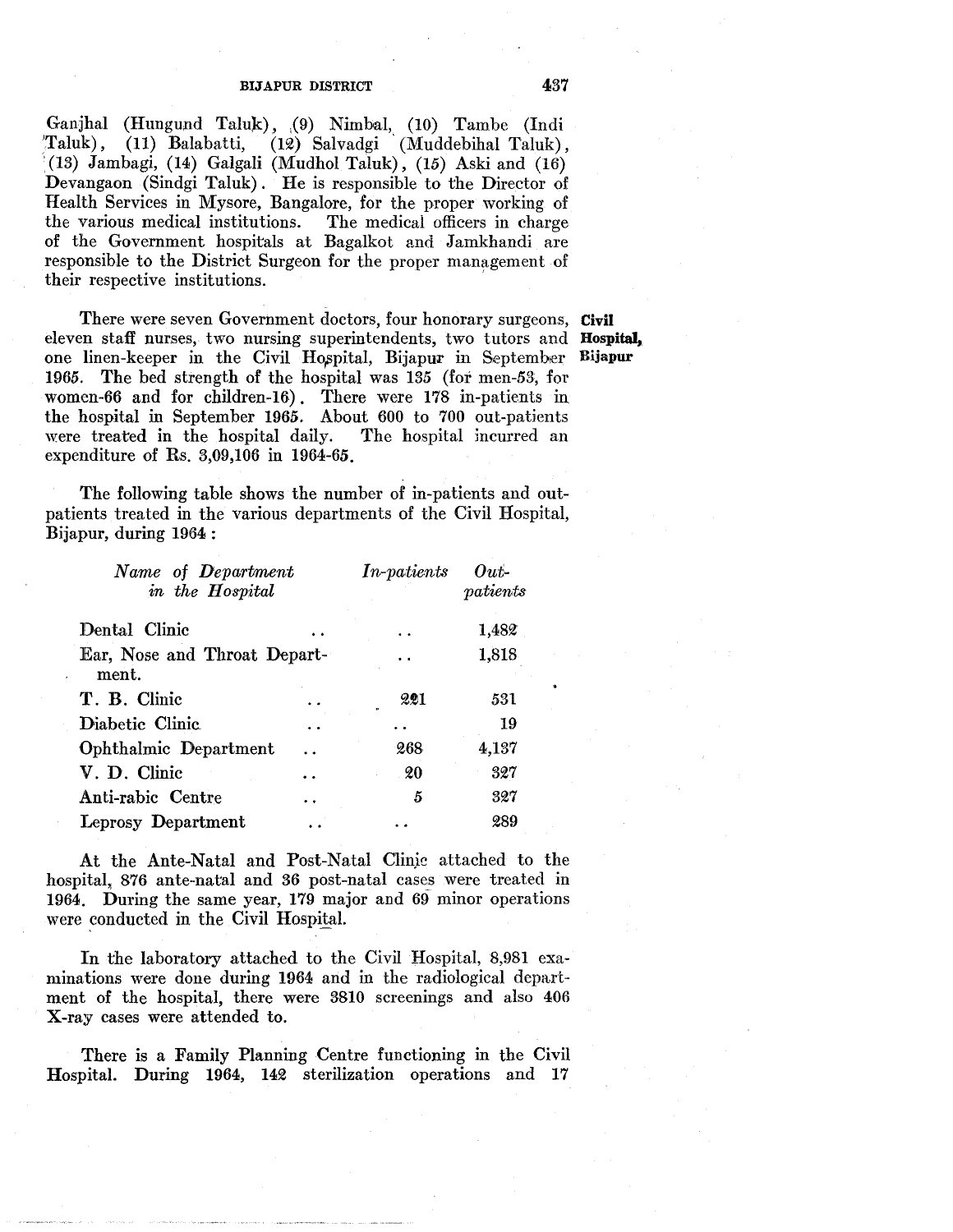vasectomy operations were done. In addition, 142 vasectomy operations were done in camps.

A.Nurses' Training School is attached to the Civil Hospital. Both men and women nurses are given training in the school. An Auxiliary Nurses' and Mid-wives' Training Centre is also attached to the hospital and thirty candidates are being trained every year in the centre.

**District Leprosarium, Bijapur** 

·To combat leprosy and to render medical and surgical aid to leprosy-patients and to rehabilitate them, a District Anti-leprosy Committee, consisting of twelve members, was formed on the 13th of August 1928 with the then Collector as the *ex-officio* President and the Civil Surgeon as the *ex-officio* Chairman. There is a District Leprosarium, near the Rukmangada Pandit Samadhi, under the management of the above Committee. There are four blocks to accommodate about 100 to 120 in-mates. There is separate accommodation for men and women patients. About 13 acres of land in the Leprosarium have been set apart for agricultural purposes. There is also a well for the use of the in-mates. A primary school for the education of the children of the patients was opened on 16th August 1965. A hostel is attached to the school.

The Bijapur Municipality is maintaining three medical institutions, namely, the Municipal Charitable Hospital, Bijapur, the Municipal Ayurvedic Dispensary, Jinagaragalli, Bijapur, and the Municipal New Ayurvedic Dispensary, Kasgeri, Bijapur. Particulars of these institutions are given below  $:$ 

(1) *Municipal Charitable Hospital, Bijapwr-This* hospital was started on 1st November 1962. The staff of this hospital consisted of one male doctor, three sisters, two compounders, two ayahs and four dais in September 1965. Monthly about sixty to sixty-five labour cases were attended to in this hospital. There is a medical ward of sixteen beds for purposes of treatment of emergency cases in the institution. There is an X-ray unit in the hospital. The Chief Medical Officer of the Civil Hospita], Bijapur attends this hospital twice a week, and he also devotes his attention to emergent cases that may come to the hospital.

(2) *The Munxicipal Ayurvedic Dispensary, Jinagaragalli, Bijapur.-There* were one doctor, one compounder, one dresser, one ward boy and one dalayat attached to this institution in September 1965.

(3) *The Municipal New Ayurvedic Dispensary, Kasgeri, Bijapur.*—The staff associated with this dispensary in September 1965 consisted of one doctor, one compounder, one clerk, one ayah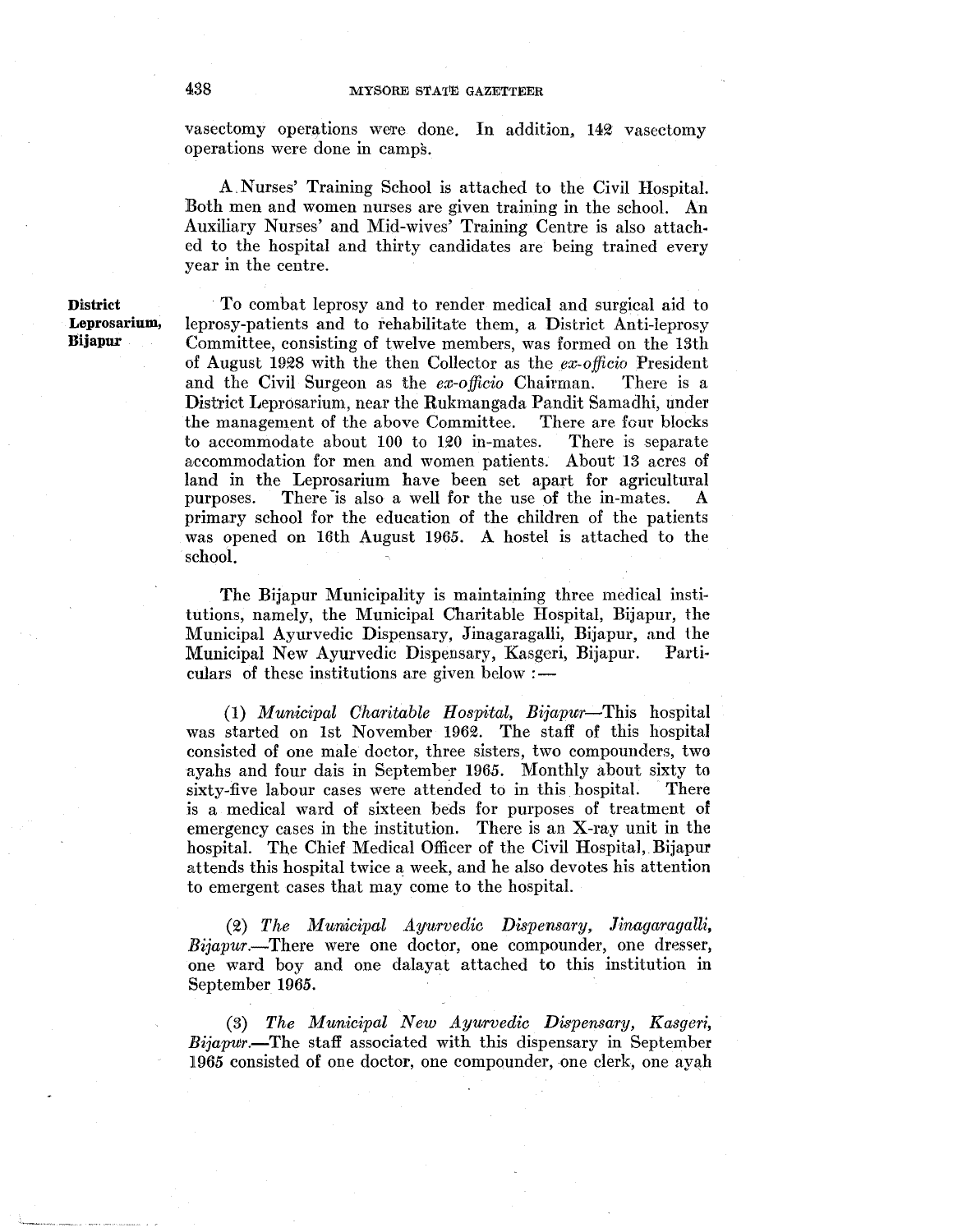and one dalayat. About 150 to 200 out-patients were treated in this institution daily.

It has been the declared policy of the Government to encourage the Ayurvedic and Unani systems of medicine on progressive and scientific lines. It is the ambition of the Department of Indian Medicine to bring medical relief through the Ayurvedic and Unani systems at a cheap rate so that it may be within the reach of the common man.

As already stated above, Bijapur has been known for a long time for its Ayurvedic practitioners with their efficacious medicines and the useful service they have been rendering to the people.

An Ayurvedic hospital is attached to the Ayurveda Maha Vidyalaya, Bijapur, for giving clinical training to the students studying. in the Vidyalaya. This institution was started as a Shuddha Ayurveda Vidyalaya by the Ayurveda Vidyalaya Samithi, Bijapur in 1955. There were forty-five beds (men-20, women-15 and children-10) in October 1965 in this hospital. The staff attached to the institution consisted of seventeen male doctors, three lady doctors, three male nurses, three women nurses and six ayahs. There were twenty-seven in-patients in the hospital in October 1965. About 130 to 140 out-patients were treated in the hospital daily. The hospital has been equipped with an X-ray apparatus. There is also a pathological department in the hospital. The hospital incurred an expenditure of Rs.  $52,253$  for the year 1964-65.

There were forty-five Ayurvedic practitioners, two Unani hakims and one Homeopathic practitioner practising in Bijapur city in September 1965. There is also an Association of Vaidyas in Bijapur.

This Trust was registered under the Bombay Public Trusts **Ayurvedot-**Act, 1950, in 1961, with the object of promoting Ayurvedic system karsha Trust, of medicines and establishing medical institutions for the relief of **Bijapur**  the ailing. The Trust started its activities with an initial trust fund of Rs. 5,000. There were seven founder members on the Trust in September 1965.

The Trust has undertaken the publication of "Dhanwantari". a Kannada monthly magazine devoted to Ayurveda, from January 1961. The Trust also gives medical aid to poor patients, free of charge.

In September 1965, there was a Government-aided Ayurvedic dispensary at Chadchan and an Ayurvedic dispensary at Tadwalga, both in Indi taluk, under the control of the Taluk Development Board, Indi.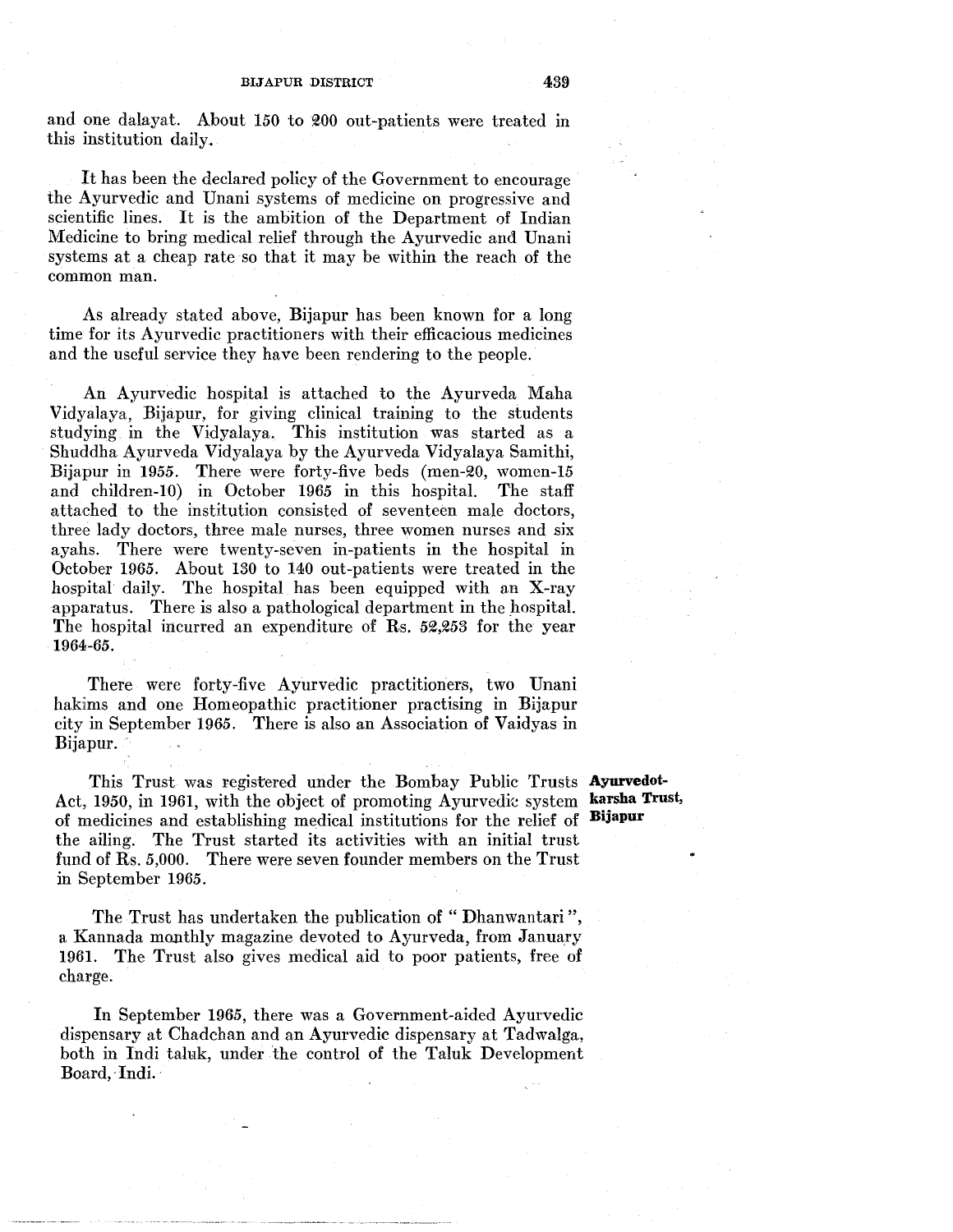Nutan Ayurveda Karyalaya, Bijapur

The Nutan Ayurveda Karyalaya, Bijapur, was established in the year 1943, the following being some of the aims and objects of the institution :

- (1) To manufacture Ayurvedic, Allopathic and other medicines scientifically.
- $(2)$  To establish and maintain botanical gardens, research institutions and conduct educational institutions for the development and spread of the knowledge of Ayurveda and allied subjects.

The institution started manufacturing of Ayurvedic Pharmaceuticals soon after its establishment, on scientific basis.

There were forty-five allopathic doctors practising in Bijapur city in October 1965,

There is a branch of the Indian Medical Association in Bijapur: There were 45 members in the association including the President, the Vice-President, the General Secretary and two Joint Secretaries. The District Surgeon, Bijapur, was the Chairman of the Working Committee of the association. There were six members on the Working Committee.

Private Medical Practitioners

There are a number of private practitioners in large towns who have their own dispensaries. There are no private nursing homes in the district. The following table indicates the number of medical practitioners in important towns (1962-63).

| Bijapur      |       | 40   |
|--------------|-------|------|
| Bagalkot     |       | 31   |
| Jamkhandi    |       | - 18 |
| Badami       |       | 6    |
| Bagewadi     |       | 4    |
| Banahatti    |       | 5    |
| Bilgi        |       | 1    |
| Guledgud     |       | 11   |
| Hungund      |       | 4    |
| <b>Ilkal</b> |       | 11   |
| Indi         |       | 5    |
| Mudhol       |       | 9    |
| Muddebihal   |       | 7    |
| Rabkavi      |       | 9    |
| Sindgi       |       | 6    |
| Talikot      |       | 5    |
| Tikota       |       | 3    |
| Terdal       |       | 6    |
| Amingad      |       | 4    |
|              | Total | 185  |